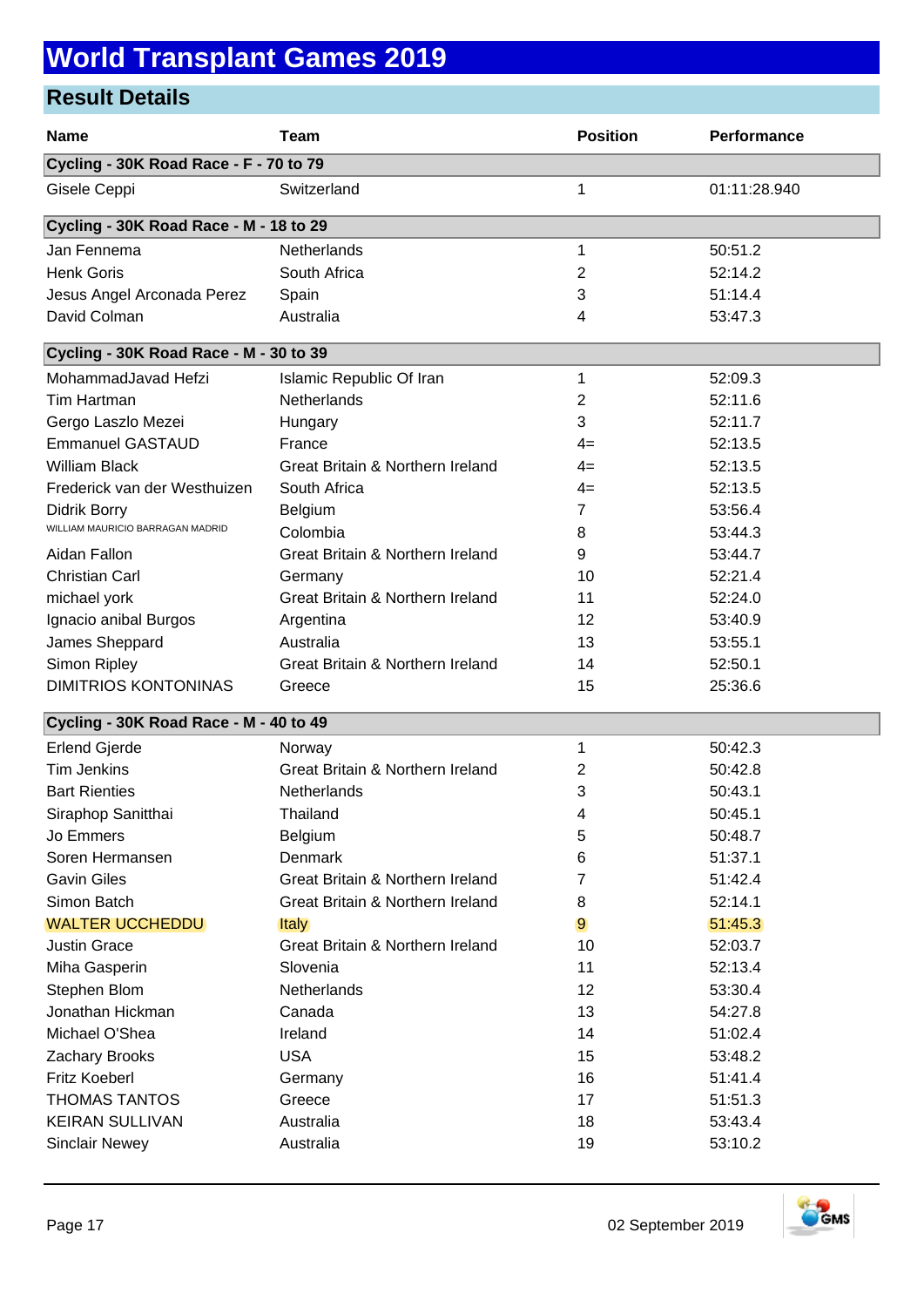## **World Transplant Games 2019**

### **Result Details**

| <b>Name</b>                            | <b>Team</b>                      | <b>Position</b> | Performance |  |  |
|----------------------------------------|----------------------------------|-----------------|-------------|--|--|
| Cycling - 30K Road Race - M - 40 to 49 |                                  |                 |             |  |  |
| Sean Rintoul                           | Great Britain & Northern Ireland | 20              | 31:16.2     |  |  |
| Rod Marshdale                          | Australia                        | 21              | 53:23.2     |  |  |
| Cycling - 30K Road Race - M - 50 to 59 |                                  |                 |             |  |  |
| <b>RICHARD SMITH</b>                   | Great Britain & Northern Ireland | 1               | 56:35.0     |  |  |
| Gosta Schultze                         | Germany                          | 2               | 56:37.6     |  |  |
| Ermanno Manenti                        | <b>Italy</b>                     | 3               | 56:40.3     |  |  |
| <b>Miguel Yelos</b>                    | Uruguay                          | 4               | 56:42.6     |  |  |
| <b>STEFANO CAREDDA</b>                 | Italy                            | 5               | 57:11.7     |  |  |
| <b>Francois Forget</b>                 | Canada                           | 6               | 59:13.0     |  |  |
| David Sykes                            | Great Britain & Northern Ireland | 7               | 59:25.5     |  |  |
| Stephen Donaldson                      | Great Britain & Northern Ireland | 8               | 59:27.5     |  |  |
| Martin Krimbacher                      | Austria                          | 9               | 59:28.2     |  |  |
| Michael Bradfield                      | South Africa                     | 10              | 59:30.1     |  |  |
| Sven Taubmann                          | Germany                          | 11              | 59:33.7     |  |  |
| Declan Logue                           | Great Britain & Northern Ireland | 12              | 57:49.0     |  |  |
| <b>Thomas Schladitz</b>                | Germany                          | 13              | 59:59.9     |  |  |
| <b>Brendan Gowdie</b>                  | Australia                        | 14              | 56:50.2     |  |  |
| Paolo Perra                            | <b>Italy</b>                     | 15              | 58:03.9     |  |  |
| Giovanni Ottaviani                     | <b>Italy</b>                     | 16              | 59:35.4     |  |  |
| Alexey Nakostenko                      | Russia                           | 17              | 01:24.5     |  |  |
| Pascal CYMER                           | France                           | 18              | 57:17.4     |  |  |
| Roberto Caceres                        | Colombia                         | 19              | 27:13.7     |  |  |
| Erik Pul                               | Netherlands                      | 20              | 21:53.2     |  |  |
| Cycling - 30K Road Race - M - 60 to 69 |                                  |                 |             |  |  |
| John Moran                             | Ireland                          | 1               | 55:43.5     |  |  |
| gerald brown                           | Great Britain & Northern Ireland | 2               | 56:04.4     |  |  |
| Jean Michel BORNE                      | France                           | $3=$            | 59:18.3     |  |  |
| <b>Steve Evans</b>                     | Great Britain & Northern Ireland | $3=$            | 59:18.3     |  |  |
| sergio Miranda                         | Uruguay                          | 5               | 56:21.0     |  |  |
| Alain Fossard                          | France                           | 6               | 57:39.4     |  |  |
| <b>Shaun Roberts</b>                   | Great Britain & Northern Ireland | 7               | 58:18.0     |  |  |
| Robert Jolliffe                        | Great Britain & Northern Ireland | 8               | 58:46.5     |  |  |
| Jan Fourie                             | South Africa                     | 9               | 58:47.5     |  |  |
| <b>Bruce Giles</b>                     | Australia                        | 10              | 59:29.2     |  |  |
| Mike Aichenbaum                        | <b>USA</b>                       | 11              | 55:50.4     |  |  |
| <b>Gregory Wilkinson</b>               | Canada                           | 12              | 57:39.1     |  |  |
| Gary Rosenbaum                         | <b>USA</b>                       | 13              | 57:01.8     |  |  |
| <b>Thierry Leroux</b>                  | France                           | 14              | 59:10.9     |  |  |
| John Connell                           | Ireland                          | 15              | 22:55.5     |  |  |